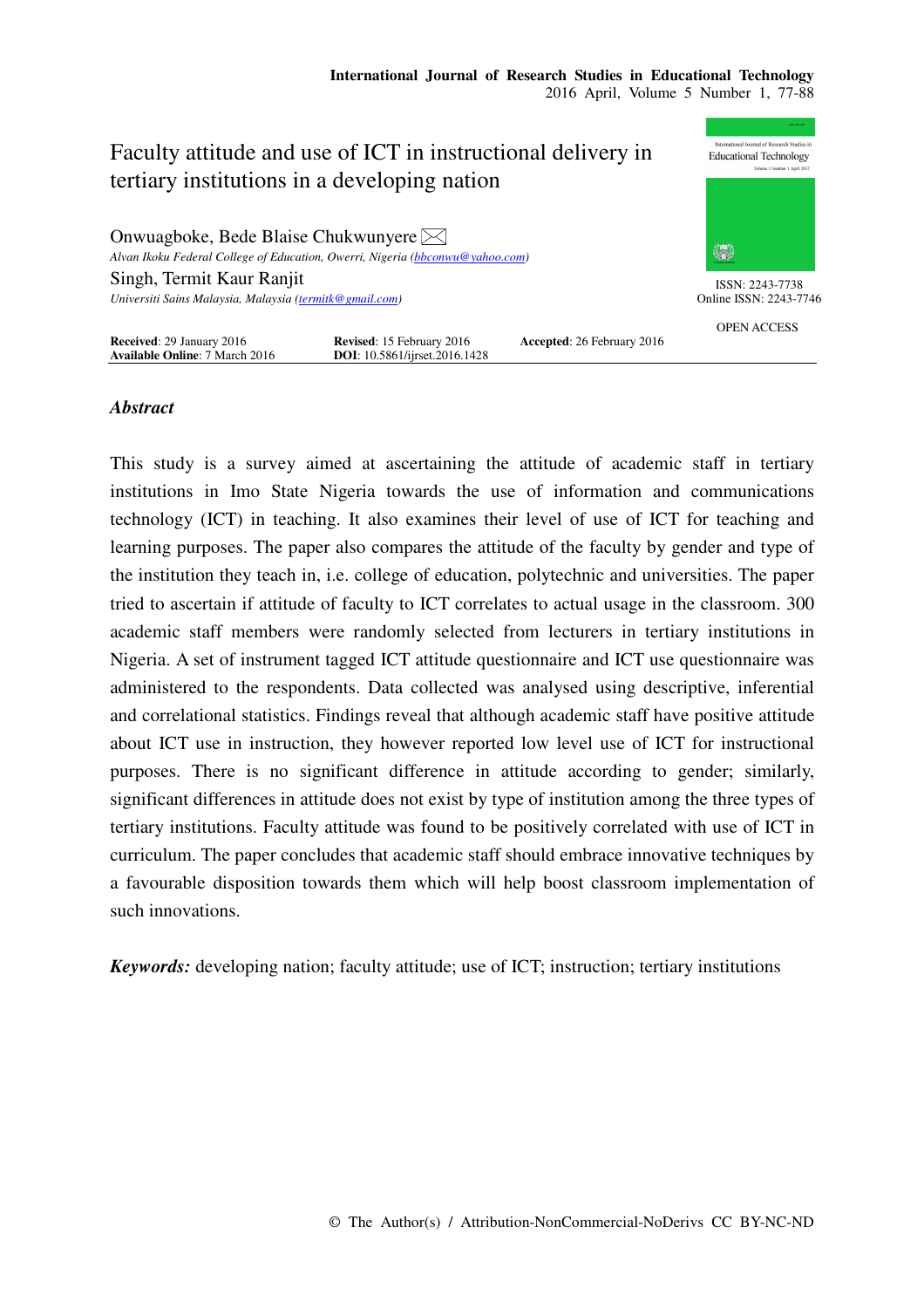# **Faculty attitude and use of ICT in instructional delivery in tertiary institutions in a developing nation**

### **1. Introduction**

Globalization has brought in its wake a lot of changes and innovations in the lives of people. The teaching of our young ones is an area of our lives that innovations in society have a very crucial role to play. One of the innovations which has impacted or at least has the potential of impacting on teaching and learning is the integration of ICT in Education. Evidence from researches abounds on the positive impact of ICT in teaching and learning outcomes of students (Higgins, 2003; Meijer et al., 2008; Ziden, Ismail, Spian, & Kumutha, 2011). Many governments of nations have adopted the use of digital technology as a means of instructional delivery. However, it is worrisome that serious and sustained effort has not been made towards ensuring that it is fully integrated and internalised in a meaningful manner in educational institutions in developing countries. ICT has the capacity of democratizing access to education by delivering the learning content to many learners physically separated from each other in time and space (Oliver, 2006). Many developing nations are trying to fashion policies that mandates teachers to integrate ICT in their classrooms to catch up this trend so as not to be left at the other side of the digital divide.

Nigeria is a developing nation regarded as the most populous black nation in the world with a population of over 170 million people identified ICT as the bedrock for national survival and development (FRN, 2001). The country has 36 states and a federal capital territory Abuja. Imo State being one of the 36 states located in the south east geopolitical zone of the country lies within the area of high population density of the country. The state has 5 public tertiary institutions and recorded the highest enrolment in the unified tertiary institutions matriculation examination (UTME) in 2012 (Nnabugwu, 2012). Education is regarded as the largest industry in the state. For this industry to be productive and relevant in this knowledge era, it has to employ the current educational resources. ICT has come to be seen as necessary educational resource higher education should utilize in order to achieve educational goals in a digital era.

Many strategies are being used by management of many educational institutions to ensure that academic staff in their institutions uses ICT in their daily duties. One of such strategies as adopted by tertiary educational institutions in Nigeria is that all academic staff must be ICT literate before they are hired. Those already in service without ICT knowledge were given a mandate to update their knowledge through series of ICT capacity building workshops. One of the major determinants of ICT integration in the curriculum is teachers, attitude towards it (Hew & Brush, 2007; Keengwe, Onchwari, & Wachira, 2008). Many academic staff may not use technology in their teaching if they do not have positive attitude towards them. This implies that even after possessing basic ICT literacy through the capacity building workshops, faculty members who do not feel favourably disposed towards ICT may likely not utilize them in their teaching.

In view of the fact that Nigeria has stressed the importance of using of ICT in its education industry, especially at the tertiary level (FRN, 2008) given the enormous resources the government has spent on it through Nigeria Communication Commission (NCC) (Uka, 2014), it becomes pertinent to investigate the attitude towards ICT and actual use of ICT by faculty members. In doing so, this study posed and sought answers to the following questions in order to find out how ICT is being implemented in the curriculum in tertiary institutions in Imo State.

- $\triangleright$  What is the level of utilization of ICT for instructional purposes by faculty members?
- $\triangleright$  What is the attitude of faculty members towards the use of ICT for educational purposes?
- $\triangleright$  Is there any significant difference in attitudes of faculty members towards the use of ICT by gender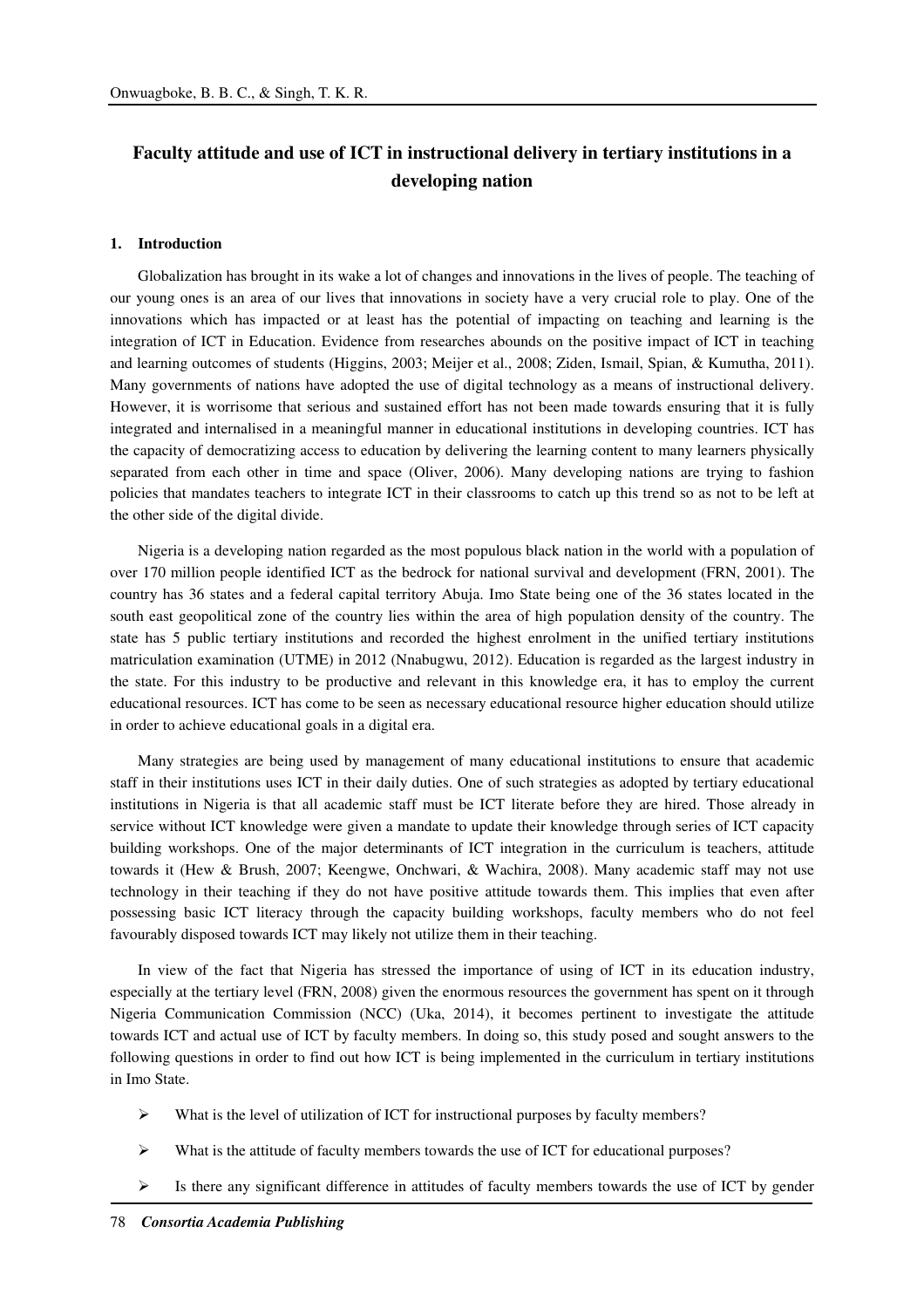and type of the institution?

 $\triangleright$  Is there a significant relationship between faculty members' level of ICT use in teaching and their attitudes towards ICT?

## **2. Review of Related Literature**

#### *2.1 Need for ICT use in Instruction*

Scholars have canvassed the use of ICT in education for many benefits that it offers (Blamire & Kefala, 2006; BECTA, 2008; Morgan, 1997; Ochoyi & Ukwumonu, 2008; Pelgrum, 2001). This has driven the government of Nigeria to create an ICT policy in 2001 and state that ICT should be employed in instructional delivery at all levels of education (FRN, 2008). For this reason, every tertiary institution in Nigeria whether University, College of Education, Polytechnic or Monotechnic is expected to have a well-equipped and functional ICT centre for their programmes to pass accreditation by supervising bodies (NUC, NCCE, & NBTE). The centres are to cater for ICT needs for instructional and administrational purposes. In addition, The Nigerian Communications Commission has continually helped in equipping the academic staff of these institutions through the donation of computers and other ICT resources (Uka, 2014).

Researchers have severally embarked on investigating the ICT usage for instructional purposes in the various levels of education. The results of their studies have shown mixed reports on ICT use at different levels. While some reported a high level use of ICT in instruction, (Okon & Jacob, 2002; Bamigboye, Bankole, Ajibye & George 2013) others, however, report low level usage (Akuegwu, Ntukidem, Ntukidem, & Jaja, 2011; Al-Zaidiyeen, Mei, & Fook, 2010; Aginam, 2006; Modebelu & Azu 2014; Egomo, Enyi, & Tah, 2012; Partnership for Higher Education in Africa, 2007). In most of the studies conducted it has been found that the attitude of the teacher to ICT to a very great extent is correlated to subsequent use of ICT in instruction.

## *2.2 Teachers' attitude and ICT use in instruction*

There are many factors that can affect the use of ICT in the learning environment at any level of education. The teachers' attitude towards information and communication technology has been seen as a major factor. Evidence from research points to the fact that successful implementation of ICT in the curriculum depends largely on the attitude of teachers towards technology. Attitude is seen in psychology as an expression of favour or disfavour towards an attitude object, be it an event, person, place or thing. This attitude can be a positive or negative evaluation of people, objects, events, activities, and ideas. Attitude is a learned predisposition to react to an object or class of objects in a consistently favorable or unfavorable manner (Fishbein 1967). Researchers have been investigating teachers' attitude to ICT at various levels of education. Bamigboye, Bankole, Ajibye, and George (2013) discovered a positive attitude to ICT in a study they carried out among the academic staff of Federal University of Agriculture, Abeokuta Nigeria. Similarly, Al-Zaidiyeen, Mei, and Fook (2010) found that secondary school teachers in Jordanian schools who participated in their survey have a positive attitude towards ICT utilization in the classroom.

In a different but related study, Yusuf and Balogun (2011) found a positive attitude towards ICT among pre-service teachers in a Nigerian University. In the same vein, Dogan (2010) in a study of Primary trainee teachers' attitudes towards ICT and use of ICT in mathematics in Turkey found a similar result. Albirini (2004) carried out a study to ascertain the attitudes of EFL teachers in Syrian high schools toward ICT in the curriculum. The result shows that teachers had positive attitudes toward ICT use in the curriculum. In all the studies cited above, there has been a consistent report of positive attitude towards ICT in the curriculum. The motivational attribute of ICT and the emphasis various governments of nations placed on its' use in education may have been responsible for this favourable disposition towards it.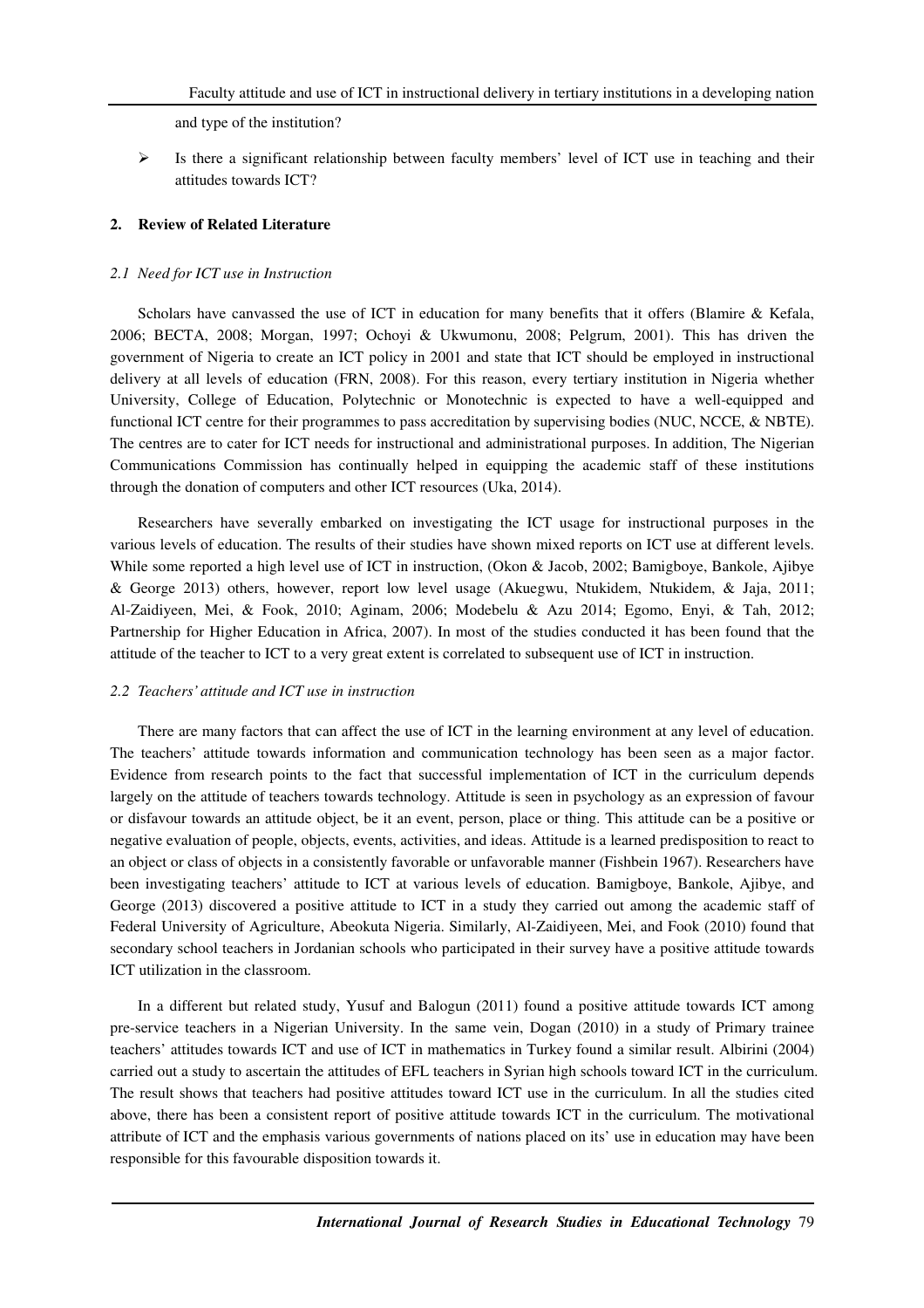#### *2.3 Gender and attitude towards ICT use in the learning environment*

Gender is a factor that has played a role in how people react to or perceive a phenomenon in any setting. Traditional African societies tend to create barriers to female optimum achievement in society to the effect that females tend to have a lower social position and fewer opportunities than males. Naturally, females have more responsibilities in reproductive and household tasks with the resultant effect that females in general have less access to power, education and productive sources than males (McGregor & Bazi, 2001). Researchers over the years have investigated the impact of gender on ICT attitude. Ainley and Enger (2007) reported that males are more positive in their attitudes toward ICT than females. Papaioannou and Charalambous (2011) investigated the impact of gender on the attitudes toward ICT. They concluded that both male and female have positive attitudes toward ICT; however, they reported males having stronger positive attitudes than their female counterparts. Other researchers have found no significant difference in attitude towards ICT by gender (Intaganok, Waterworth, Andsavachulamanee, Grasaresom, & Homkome, 2008; Elsadaani 2012; Omollo, Indoshi, & Ayere, 2013). With these conflicting findings, it becomes necessary to investigate this phenomenon further. This is predicated on the fact that there is an apparent paucity of research on attitude of lecturers towards ICT use in relation to gender in Imo state tertiary institutions.

#### *2.4 Relationship between attitude and ICT use in instruction*

A person's attitude towards an object, place or event to a very great extent determines his or her behaviour towards it. In the case of using ICT in the classroom, a faculty who has a negative disposition towards ICT will most often not use it in teaching. Researches carried out in search of correlation between attitude of teachers and their ICT use that point in this direction abound (Al-Zaidiyeen, Mei, & Fook 2010; Albrini, 2006; Sang, Valcke, van Braak, & Tondeur, 2010). In the case of the study carried out in Jordanian secondary schools, Al-Zaidiyeen, Mei, and Fook (2010) found a significant positive correlation between teachers' attitudes towards ICT and their level of ICT use in instruction. Attitude of the teacher plays a vital role and is a predictor of innovative use of technology in the curriculum (Albrini, 2006). It has been stressed in some other studies that a strong relationship exists between attitudes towards ICT and use of ICT in education (van Braak et al., 2004; Sang et al., 2010). According to Huang and Liaw (2005) a teacher's attitude to ICT not only affects his or her acceptance of technology in the classroom but also determines integration of same in teaching.

#### **3. Materials and Methods**

The study was conducted using a quantitative research paradigm using a descriptive survey design which was aimed at finding out the attitude of academic staff in tertiary institutions in Imo state Nigeria towards ICT use in teaching and learning. A sample of 300 respondents was drawn from the entire faculty members of the tertiary institutions in Imo State using a stratified random sampling technique. Thus, 60 respondents were selected from each of the 5 tertiary institutions in the state. In each of the institutions, 10 respondents were drawn from each of the randomly selected 6 schools/faculties. Ten respondents from each school/faculty were selected from the faculty list by balloting.

Two sets of instruments were used to collect data from the respondents. They are computer attitude questionnaire and ICT use questionnaire which are 4-point Likert scale items which requires the respondents to choose from Strongly Agree, Agree, Disagree and Strongly Disagree to express their feeling about statements concerning ICT and its usage in their teaching. The ICT attitude questionnaire (ICTAQ) is made up of 15 items adapted from ICT questionnaire developed by Albirini (2006). The scale comprises of a15-item 4-point Likert scale. The ICT use questionnaire (ICTUQ) comprises of an 18-item scale which seek, to find the frequency of use of ICT by faculty members in their teaching. A panel of 3 experts in educational technology was used to validate the ICTUQ instrument in terms of content, clarity and use of language. The instruments were pilot tested in a tertiary institution in a neighbouring state to establish its reliability through test retest method. The reliability coefficient of the ICTAQ was .81 Cronbach's alpha while that of the ICTAQ was .78 Cronbach's alpha.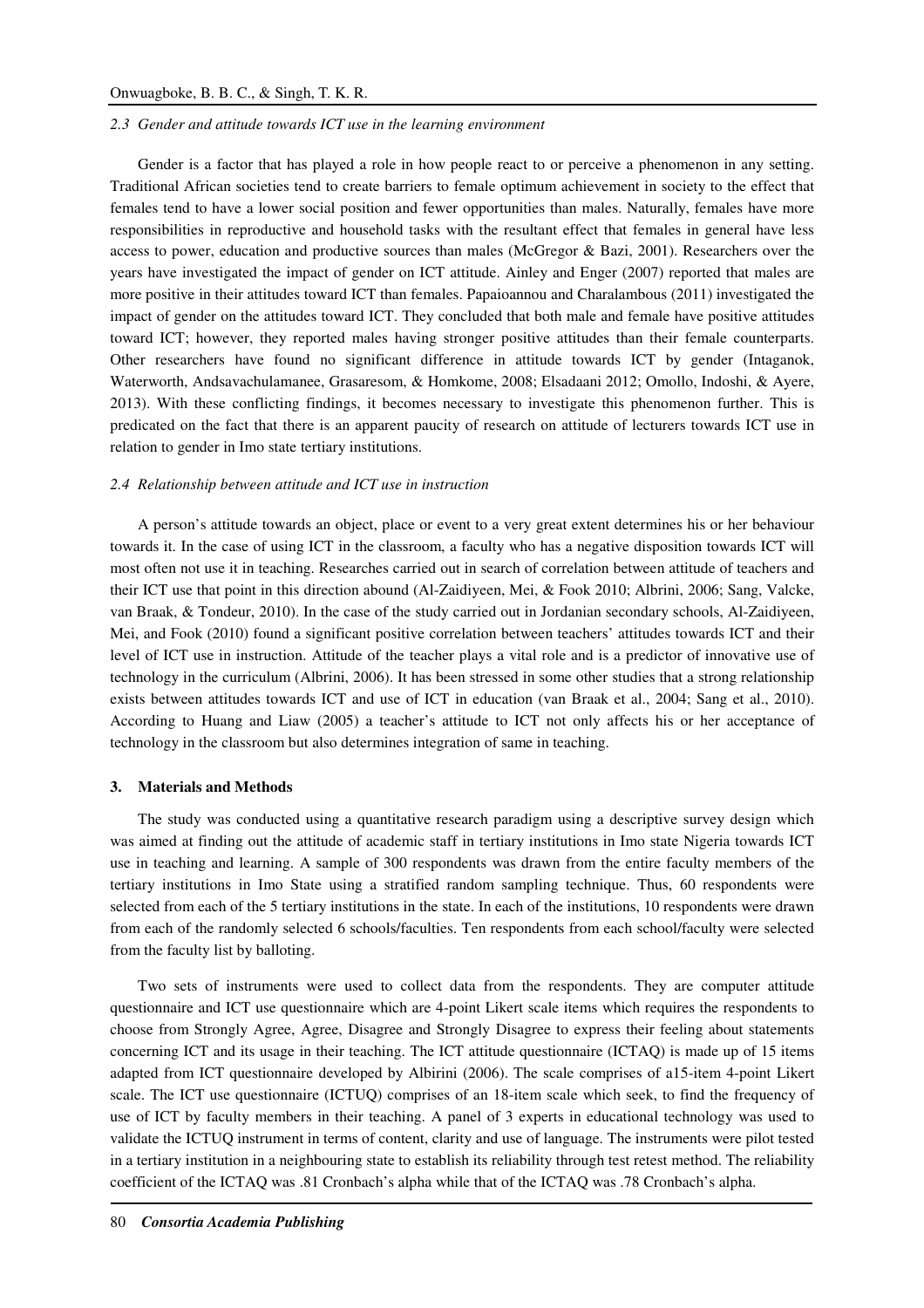## *3.1 Data Analysis*

A total of 243 questionnaires were properly filled out and returned hence the data analysis was based on them. In scoring the items in the ICTAQ, strongly agree was scored 4; agree 3; disagree 2 and strongly disagree 1 for positive items. Negative items on the hand were reversed thus strongly agree was scored 1; agree scored 2; disagree scored 3 and strongly disagree scored 4. The total score gives the faculty member's score on ICT attitude. In the case of ICTUQ, Never was scored 1, Rarely scored 2, Sometimes scored 3, Often scored 4 and Very often scored 5. In analysing the data collected from the study, descriptive statistics were used to ascertain the attitude of the faculty members towards ICT use in instruction while inferential statistics were used to compare the attitude of various groups in the sample. Pearson's correlation was used to find the correlation between their attitude to ICT and their utilization of same in their teaching.

# *3.2 Demographic Information of Respondents*

The respondents to the research instrument comprise of 243 academic staff from the five tertiary institutions in Imo State. Data presented in table 1 show that 132 of them are males representing 54.3% whereas 111 are females representing 45.7% of the respondents. Furthermore 50 of them teach in college of education representing 20.6%, 85 teach in polytechnics representing 35%, while the remaining 108 teach in universities representing 44.4%.

# **Table 1**

*Description of respondents by gender and type of institution* 

|                  |                      |      | Gender |       |      |
|------------------|----------------------|------|--------|-------|------|
|                  |                      | male | Female | Total | $\%$ |
| Institution type | College of Education | 19   | 31     | 50    | 20.6 |
|                  | Polytechnic          | 42   | 43     | 85    | 35   |
|                  | University           | 71   | 37     | 108   | 44.4 |
| Total            |                      | 132  | 111    | 243   | 100  |

# **4. Results**

The result of the study shows that the level of utilization of ICT in instruction in the tertiary institutions in Imo state is low. The mean response for each of the items in the research instrument as shown in table 2 indicate that only 6 items out of 18 items on the scale received responses indicating above average use in instruction (Finding information and resources on the internet M= 3.268; SD =.961, Developing teaching materials M=3.169; SD= .755, Typing test and examination papers M=2.971; SD= 1.069, Publishing students results M= 2.93; SD= .765, Research lesson background information on the Internet M=3.276; SD= .989). The remaining 12 items received responses which are below average signifying low use of ICT for instructional purpose. The grand mean of 2.19 further shows this low ICT utilization in instruction by faculty members in these institutions.

# **Table 2**

*Mean and Standard deviation of ICT use in teaching and learning (N=243)* 

| ICT use in teaching and learning                  | Mean   | <b>SD</b> |
|---------------------------------------------------|--------|-----------|
| Use ICT for College/faculty administration        | 1.8272 | .75717    |
| Recording marks and using spreadsheet             | 2.2963 | .92858    |
| Typing test items and exam papers                 | 2.9712 | 1.06948   |
| Finding information and resources on the internet | 3.2675 | .96126    |
| Developing teaching materials                     | 3.1687 | .75537    |
| Publishing students' result                       | 2.9300 | .76550    |

*International Journal of Research Studies in Educational Technology* 81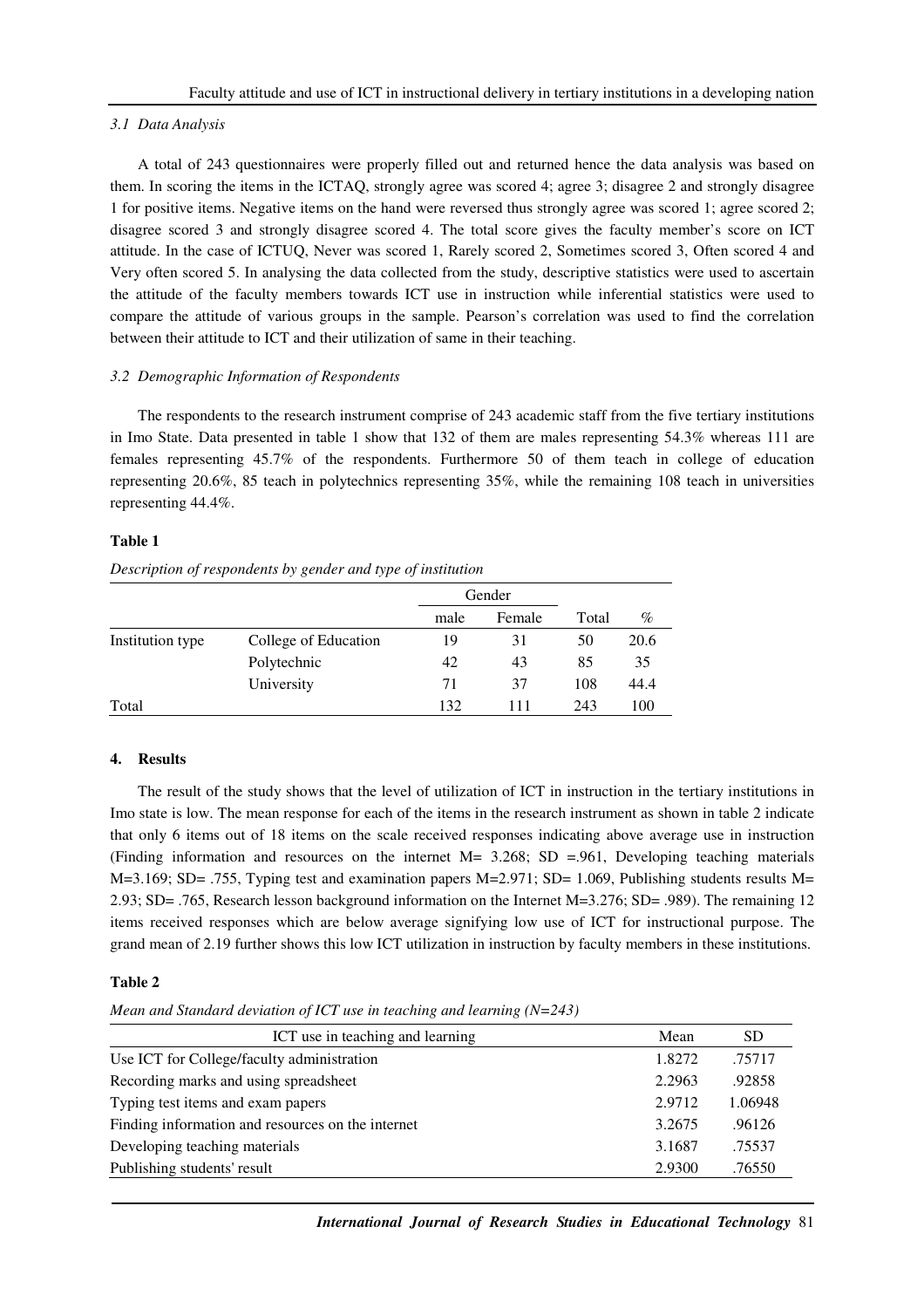# Onwuagboke, B. B. C., & Singh, T. K. R.

**Table 2** … continued

| ICT use in teaching and learning                                                  | Mean   | SD.    |
|-----------------------------------------------------------------------------------|--------|--------|
| Word processing                                                                   | 2.4691 | .73439 |
| Presentations (Power Point)                                                       | 2.4444 | .74412 |
| E-mail                                                                            | 1.8642 | .74556 |
| Social networking                                                                 | 1.8395 | .70635 |
| Internet browsing                                                                 | 2.8683 | .75456 |
| Preparing CD ROM & DVD for individualized learning                                | 1.8066 | .70391 |
| Encourage students to communicate with peers and lecturers via e-mail and instant | 1.7942 | .64190 |
| messages                                                                          |        |        |
| Drill and practice using computers                                                | 1.4198 | .58629 |
| Research lesson background information on the Internet                            | 3.2757 | .98863 |
| Use social network platforms to communicate and interact on educational matters   | 1.7984 | .70746 |
| Produce projects/assignments using office suite programs                          | 1.5638 | .58832 |
| Solving problems, making decisions or forming opinions                            | 1.6173 | .60783 |
| Grand Mean                                                                        | 2.19   |        |

On the attitude of the academic staff towards ICT, the result presented in table 3 shows that the respondents seem to have a positive attitude towards ICT. All items on the scale received mean responses that are above average. The item that received the lowest mean score is Computers can enhance students' learning (M= 2.9177; SD=.84392). The grand mean of 3.08 further shows this positive attitude towards ICT in the learning situation.

# **Table 3**

*Mean and Standard deviation of Attitude towards ICT in education (N=243)* 

| Feelings about ICT in teaching and learning           |            | Mean   | <b>SD</b> |
|-------------------------------------------------------|------------|--------|-----------|
| Computers would help me organise my work              |            | 3.0947 | .77359    |
| Computers make subject matter more interesting        |            | 3.0617 | .79272    |
| Computers save time and effort                        |            | 3.1399 | .76397    |
| Using computers is very enjoyable                     |            | 3.0453 | .76737    |
| Computers makes me much more productive               |            | 3.0412 | .80696    |
| Teaching with computers offers real advantages        |            | 3.0617 | .69256    |
| Computers have proved to be effective learning tools  |            | 3.2346 | .75413    |
| Computers can enhance students' learning              |            | 2.9177 | .84392    |
| Computers will improve education                      |            | 3.0617 | .79272    |
| Computers do not scare me at all                      |            | 3.1811 | .68040    |
| I do not like talking with others about computers     |            | 3.1646 | .66623    |
| I would rather do things by hand than with a computer |            | 3.0370 | .75697    |
| I like to use computers in teaching                   |            | 3.0123 | .78457    |
| Computers are a fast means of getting information     |            | 3.0988 | .68523    |
| I would like to learn more about computers            |            | 3.0905 | .84796    |
|                                                       | Grand mean | 3.08   |           |

The result displayed in table 4 shows that there are differences in the mean scores between male (M=44.9545, SD= 4.14041) and female (M=44.1532, SD= 3.87345) faculty members. The mean scores of males were slightly above that of the females. While, an independent samples test of mean difference was run to determine if the observed difference is statistically significant. The result of the test is as displayed in table 5. The table indicates that there is no statistically significant difference in the mean scores of male (M=44.9545, SD= 4.14041) and female (M=44.1532, SD= 3.87345, t (241) = 1.548, p = .123 two-tailed) faculty members in attitude towards ICT. The magnitude of the difference in the means (mean difference = .80139, 95% CI: -.21860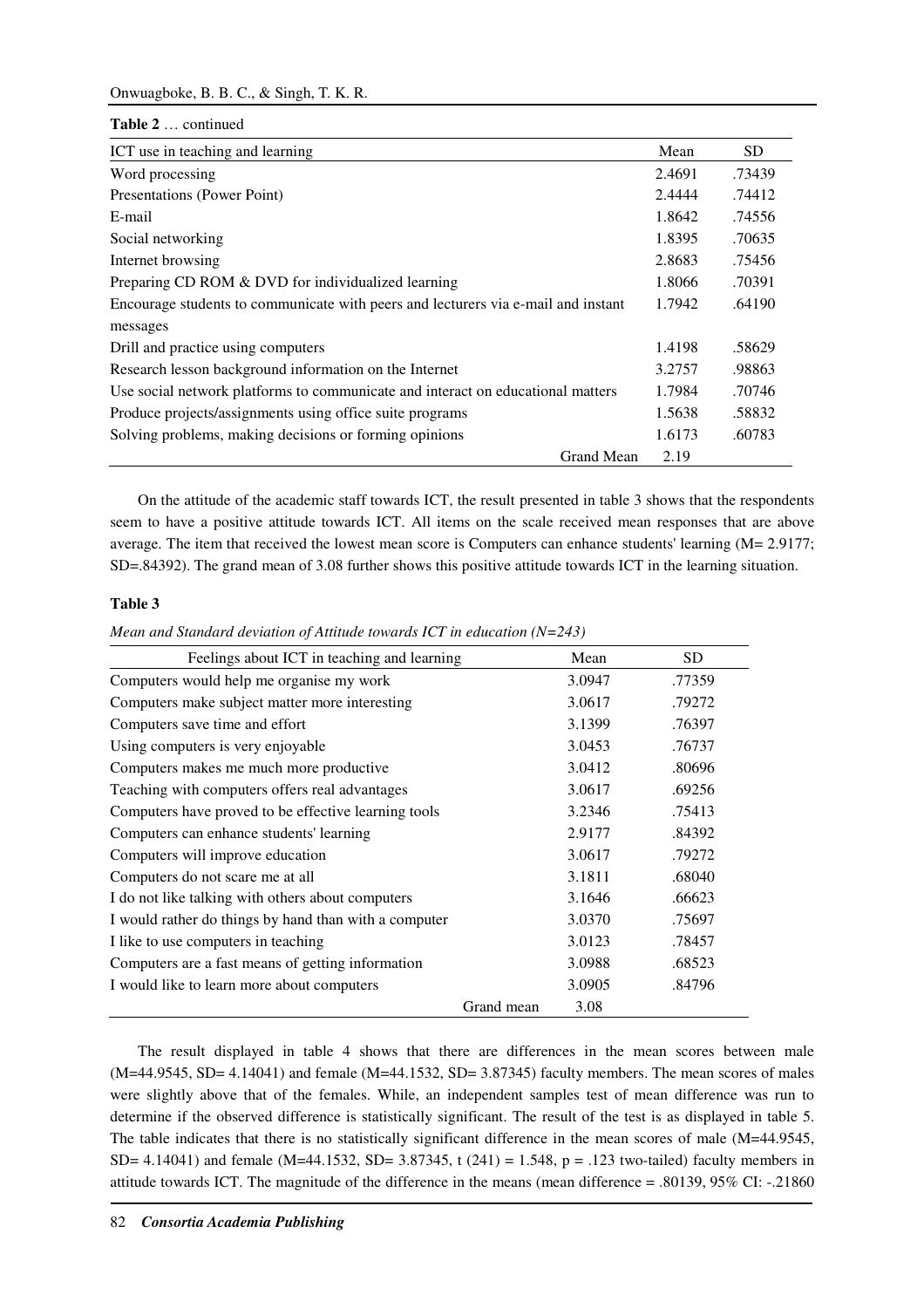to 1.82138) was rather very small.

# **Table 4**

*Means for ICT Attitude of male and female faculty members* 

|                | Gender | N | Mean    | Std. Deviation | Std. Error Mean |
|----------------|--------|---|---------|----------------|-----------------|
| <b>TFICTAA</b> | male   |   | 44.9545 | 4.14041        | .36038          |
|                | Female |   | 44.1532 | 3.87345        | .36765          |

# **Table 5**

*Independent Samples T-test of male and female faculty members on ICT attitude* 

|                     |       | df               |      | Mean              | Std. Error |
|---------------------|-------|------------------|------|-------------------|------------|
|                     |       | $Sig.(2-tailed)$ |      | <b>Difference</b> | Difference |
| <b>ICT</b> Attitude | l.548 | 241              | .123 | .80139            | .51780     |

Similarly, to determine if differences exist in attitude to ICT between faculty members in Colleges of Education, Polytechnics and Universities, a table of means of the three groups is hereby presented. The mean scores on ICT attitude for the only College of Education is  $(M = 46.6800, SD = 3.95609)$ , the Polytechnics is  $(M= 46.4824, SD = 4.20207)$  and Universities is  $(M= 47.0370, SD = 4.66429)$  as shown in table 6.

## **Table 6**

*Means for Faculty members on Attitude towards ICT by type of Institution* 

| Institution type     | Mean    | N   | Std. Deviation |
|----------------------|---------|-----|----------------|
| College of Education | 46.6800 | 50  | 3.95609        |
| Polytechnic          | 46.4824 | 85  | 4.20207        |
| University           | 47.0370 | 108 | 4.66429        |
| Total                | 46.7695 | 243 | 4.35657        |

From the table, it can be seen that there is a difference in the mean scores of three groups with the universities having the highest mean scores followed by college of education and polytechnics. To determine if the observed differences is statistically significant, a one way Analysis of variance (ANOVA) test was performed. Table 7 shows that there is no significant difference at the *p*<.05 in the attitude towards ICT use in education for the three groups based on the type of institution:  $F(2, 240) = .397$ ,  $p = .673$ . Based on this finding it was concluded that there is no significant difference in attitude towards ICT between the three groups of faculty members.

# **Table 7**

| .              |          |     |             |      |      |
|----------------|----------|-----|-------------|------|------|
|                | Sum of   |     |             |      |      |
|                | Squares  | df  | Mean Square | F    | Sig. |
| Between Groups | 15.139   |     | 7.570       | .397 | .673 |
| Within Groups  | 4577.955 | 240 | 19.075      |      |      |
| Total          | 4593.095 | 242 |             |      |      |

*ANOVA table of mean scores of the three groups* 

Pearson's correlation was used to test if there is a relationship between the faculty members' attitude to ICT and their use of ICT for instructional purposes. The result reveals a positive correlation. Table 8 indicates that a positive relationship was established between the level of ICT utilization for instructional purposes and faculty's attitudes towards the use of ICT.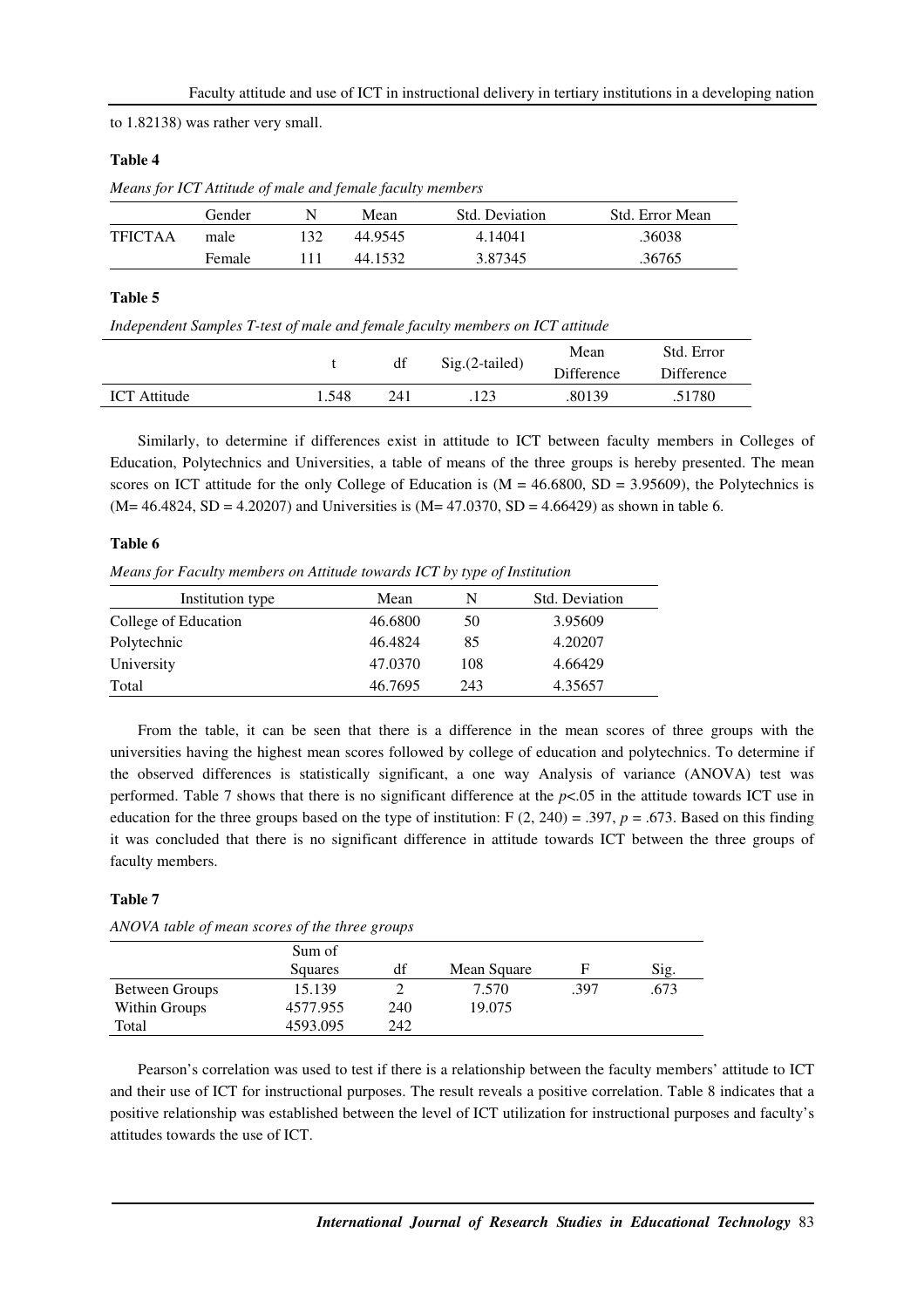# Onwuagboke, B. B. C., & Singh, T. K. R.

# **Table 8**

|                               |                     |                     | ICT Use in  |
|-------------------------------|---------------------|---------------------|-------------|
|                               |                     | <b>ICT</b> Attitude | Instruction |
| <b>ICT</b> Attitude           | Pearson Correlation |                     | $.212***$   |
|                               | $Sig. (2-tailed)$   |                     | .001        |
| <b>ICT</b> Use in Instruction | Pearson Correlation | $.212***$           |             |
|                               | $Sig. (2-tailed)$   | .001                |             |

*Pearson's correlation between faculty ICT Attitude and ICT use in instruction* 

*Note*. \*\*Correlation is significant at the 0.01 level (2-tailed)

The results revealed that, there was a significant relationship  $(r = 0.212; p < 0.01)$  between the level of ICT use for educational purposes and teachers' attitudes towards the use of ICT, which showed that the more the faculty members of tertiary institutions have positive attitudes towards the use of ICT for instructional purposes, the more they used ICT for instructional reasons.

# **5. Discussion**

#### *5.1 Discussion of findings*

The findings show that the level of ICT utilization in instruction in these institutions is still at a low level. This is in tandem with (Akuegwu, Ntukidem, Ntukidem, & Jaja, 2011; Al-Zaidiyeen, Mei, & Fook, 2010; Aginam, 2006; Modebelu & Azu, 2014; Egomo, Enyi, & Tah, 2012; Partnership for Higher Education in Africa, 2007) and at variance with (Okon & Jacob, 2002; Bamigboye, Bankole, Ajibye, & George 2013). This low level utilization of ICT in instruction as revealed by the findings may not be unconnected to the low level availability of ICT resources and other challenges to ICT in instruction as reported by researchers (Archibong, Ogbiji, & Anijaobi-Idem, 2010; Modebelu & Azu 2014; Onwuagboke, Singh, & Onwuagboke, 2014; Ume & Okonkwo 2014). A faculty member cannot make use of resources that are not available for integration in the learning environment. Even where the resources are available, the challenges of inadequate electricity may hinder their use in teaching. With these prevailing challenges, high level use of ICT in the curriculum may not be achieved.

The result also shows that faculty members in the tertiary institutions in Imo State have a positive attitude towards the use of ICT in teaching and learning. This finding is supported by the findings of Bamigboye et al., (2013), who reported that lecturers in a Nigerian university have a favourable attitude towards the use of ICT in education. In the same vein, Al-Zaidiyeen, Mei, and Fook (2010) reported a similar finding among secondary school teachers in Jordan while Yusuf and Balogun (2011) reported a positive attitude towards ICT among pre-service teachers in another Nigerian university. As many of the lecturers have at one time or the other been exposed to capacity building workshops relating to ICT, the positive attitude to ICT can be explained. They have come to realise the place of ICT in the  $21<sup>st</sup>$  century classroom and are ready to implement same if the enabling environment is provided.

Gender was found to have no significant effect on ICT attitude of faculty members. By implication, both male and female academic staff in the tertiary institutions in the state equally exhibits a positive attitude to the use of ICT in teaching and learning. This finding is in tandem with the findings of Elsadaani (2012) which reported no significant difference in ICT attitude by gender among Egyptian higher education academic staff. Omollo, Indoshi, and Ayere (2013) also reported no significant difference in ICT attitude by gender. In the same vein, Intaganok et al. (2008); Abedalaziz, Jamaluddin and Leng (2013) and Onasanya, Shehu, Oduwaye, and Shehu (2010) reached similar conclusions that gender plays no insignificant role in determining attitudes towards ICT. This finding however contradicts the findings of other researchers (Ainley & Enger, 2007; Papaioannou & Charalambous, 2011) who concluded that differences in attitude towards ICT exist in favour of males. It is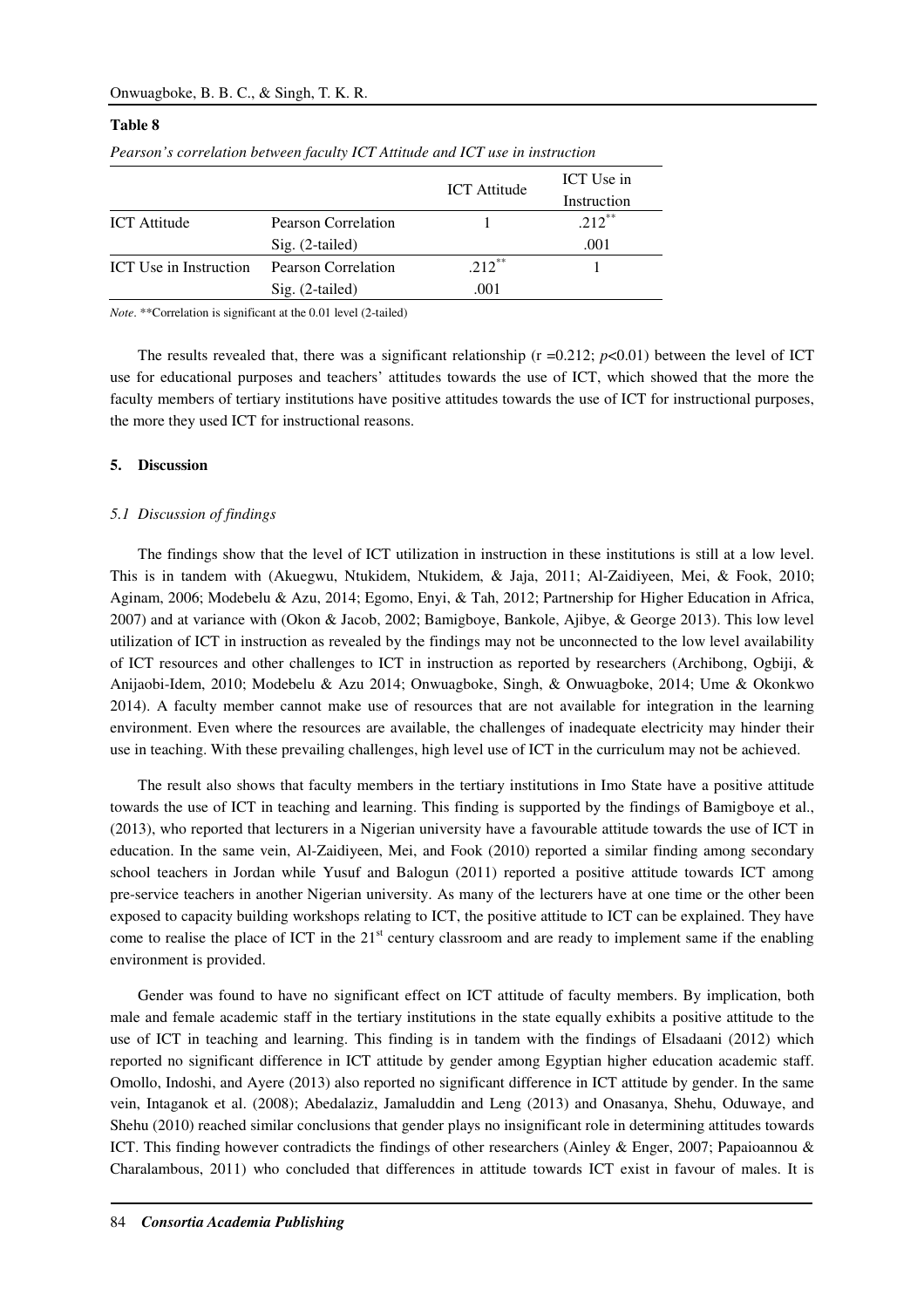noteworthy that females in the institutions studied do not lag behind their male counterparts in any way, especially qualification wise.

The type of institution was discovered to have no influence on the attitudes of faculty members towards ICT. This finding goes a long way to show that lecturers in all the tertiary institutions in Imo state have come to the full realization of the importance of ICT in the  $21<sup>st</sup>$  century classroom hence all show a positive attitude towards its application in instruction irrespective of the type of tertiary institution they teach. Though researchers report that University lecturers and those of the polytechnics are more competent in the use of ICT than their college of education counterparts (Egomo, Enyi, & Tah, 2012), the findings of this study tend to suggest that such a gap may no longer be there.

A positive correlation found between attitude towards ICT and ICT use in teaching and learning is in agreement and supported by some scholars (Albrini, 2006; Al-Zaidiyeen, Mei, & Fook, 2010; Huang & Liaw, 2005; Sang et al., 2010; Şahin-Kizil, 2011). Thus, the teachers' attitudes to ICT plays a significant role on his or her acceptance of technology in the classroom as well as determines the integration of same in the teaching and learning environment. A more positive attitude towards ICT implies a higher level of utilization in instructional delivery, whereas a negative attitude will translate to minimal use in instruction.

### *5.2 Implications*

The low level of ICT usage in teaching by faculty members in tertiary institutions in the state is not a healthy development for educational growth and competitiveness in the present  $21<sup>st</sup>$  century. This condition denies the tertiary education system of the full benefits of the use of ICT in instruction. The learners on their part will find it difficult to use ICT in their learning and future work places especially the pre-service teachers. This may lead to low information literacy thus placing them in a disadvantaged situation to compete favourably with their peers from other tertiary institutions where ICT has fully been integrated into the learning environment. On the part of the lecturers, collaboration with colleagues outside their institutions for publication and knowledge sharing will be at low level. The positive attitude of the faculty members towards ICT use for instruction and the absence of difference in attitude by gender are of great value to the system. The implication is that despite the low use of ICT, the faculty both male and female are favourably disposed to ICT use in instruction hence with adequate provision of relevant infrastructure and training, the use level will increase. This is against the backdrop that there is a significant positive correlation between attitude and utilization.

### *5.3 Recommendations*

The researchers recommend adequate equipment of all the tertiary institutions in the state most especially the state owned institution in terms of the requisite ICT resources needed for effective instructional delivery. Constant training and retraining of the faculty members on instructional application of ICTs rather than general training on ICT is recommended if meaningful use is to be made of ICT in the curriculum. The provision of resources and training of faculty on how to use ICT for instructional purposes will play a motivational role to boost their attitude which invariably will lead to more effective utilization in instructional delivery.

## **6. Conclusion**

The researchers conclude this study by stating that there is the need to improve on the level of ICT use in instruction in the tertiary institutions in Imo State if the products of the system must compete favourably with their counterparts from all over the world. This can be done through the provision of adequate ICT resources to act as motivation to faculty to develop positive attitude towards ICT as well as use same in teaching. With a positive correlation between faculty's attitude towards ICT use in education and actual use of ICT in instruction, the need to encourage faculty members to develop a more positive attitude towards ICT use by provision of enabling environment as well as incentives for faculty who are innovative in their use of ICT in teaching.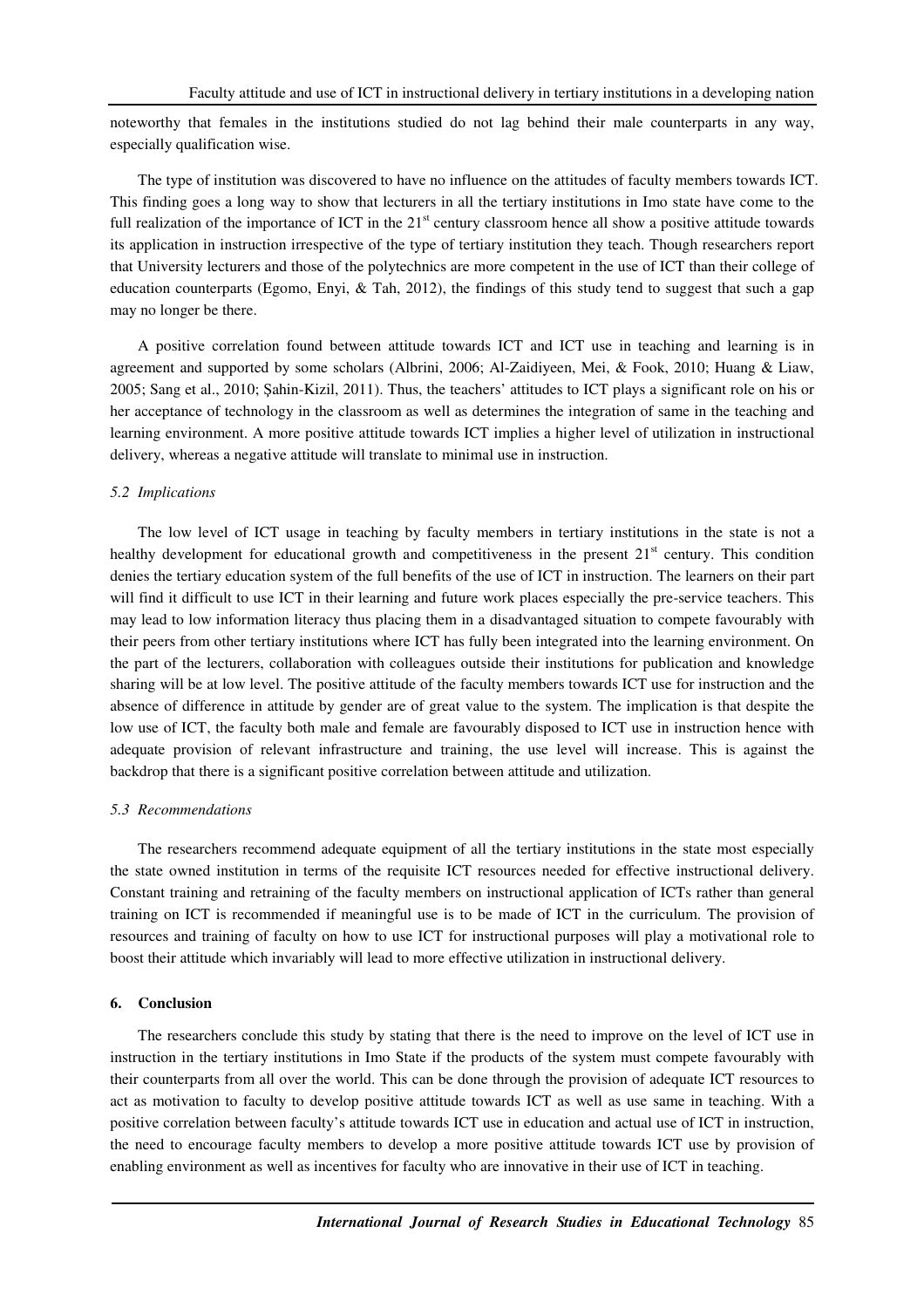# **7. References**

- Abedalaziz, N., Jamaluddin, S., & Leng, C. H. (2013). Measuring attitudes toward computer and internet usage among postgraduate students in Malaysia. *Turkish Online Journal of Educational Technology-TOJET*, *12*(2), 200-216.
- Aginam, E. (2006, October 18). Nigerian higher education has less 5% ICT applications. *Vanguard Newspapers online.* Retrieved from http://www.vanguardngr.com/articles/html
- Ainley, J., & Enger, L. (2007). *Student use of, and engagement with, information technology.* CEETYA ICT in Schools Taskforce. Australian Council for Educational Research.
- Akuegwu, B. A., Ntukidem, E. P., Ntukidem, P. J., & Jaja, G. (2011). Information and communications technology (ICT) facilities utilization for quality instructional service delivery among university lecturers in Nigeria. *Review of Higher Education in Africa, 3*(1), 33-53.
- Albirini, A. A. (2004). *An exploration of the factors associated with the attitudes of high school EFL teachers in Syria toward information and communication technology*. Doctoral Dissertation, The Ohio State University, Ohio.
- Albirini, A. A. (2006). Teacher's attitudes toward information and communication technologies: The case of Syrian EFL teachers. *Journal of Computers and Education*, *47*, 373-398. http://dx.doi.org/10.1016/j.compedu.2004.10.013
- Al-Zaidiyeen, N. J., Mei, L. L., & Fook, F. S. (2010). Teachers' attitudes and levels of technology use in classrooms: The case of Jordan schools. *International Education Studies, 3*(2), 211-218. http://dx.doi.org/10.5539/ies.v3n2p211
- Balanskat, A., Blamire, R., & Kefala, S. (2006). *The ICT impact report. European Schoolnet*. Retrieved from http://colccti.colfinder.org/sites/default/files/ict\_impact\_report\_0.pdf
- Bamigboye, O. B., Bankole, O. M., Ajiboye, B. A., & George, A. E. (2013). Teachers' attitude and competence towards the use of ICT resources: A case study of University of Agriculture lecturers, Abeokuta, Ogun State, Nigeria. *The Information Manager 13*(1&2), 10-15.
- Becta (2008). *Technology and school improvement: reducing social inequity with technology?* Retrieved from http://partners.becta.org.uk/index.php?section=rh&catcode=\_re\_rp\_02&rid=14541
- DCSF. (2008). *All parents to get regular online reports on their children's progress*. Retrieved from http://www.dcsf.gov.uk/pns/DisplayPN.cgi?pn\_id=2008\_0006
- Dogan, M. (2010). Primary trainee teachers' attitudes to and use of computer and technology in mathematics: The case of Turkey. *Educational Research and Review,* 5(11), 690–702.
- Egomo, J. E., Enyi, B. I., & Tah, M. M. (2012). Availability and utilization of ICT tools for effective instructional delivery in tertiary institutions in Cross River State, Nigeria. *Global Advanced Research Journal of Educational Research and Review, 1*(8), 190-195.
- Elsadaani, M. (2012). Teaching staff' attitude toward ICT: Is gender a factor? *International Women Online Journal of Distance Education, 1*(2), 21-30.
- Fishbein, .M. A. (1967). Attitude and the prediction of behavior. In M. Fishbein (Ed.), Readings in attitude theory and measurement (pp. 477-492). New York: Wiley.
- Hermans, R., Tondeur, J., van Braak, J., & Valcke, M. (2008). The impact of primary school teachers' educational beliefs on the classroom use of computers. *Computers & Education,* 51, 1499–1509. http://dx.doi.org/10.1016/j.compedu.2008.02.001
- Hew, K. F., & Brush, T. (2007). Integrating technology into K-12 teaching and learning: Current knowledge gaps and recommendations for future research. *Educational Technology Research and Development*, *55*(3), 223-252. http://dx.doi.org/10.1007/s11423-006-9022-5
- Higgins, S. (2003). *Does ICT improve learning and teaching in schools? A professional user review of the UK research undertaken for the British educational research association*. Southwell: British Educational Research Association.
- Huang H. M., & Liaw, S. S. (2005). Exploring users' attitudes and intentions toward the web as a survey tool. *Computers in Human Behavior, 21*, 729–743. http://dx.doi.org/10.1016/j.chb.2004.02.020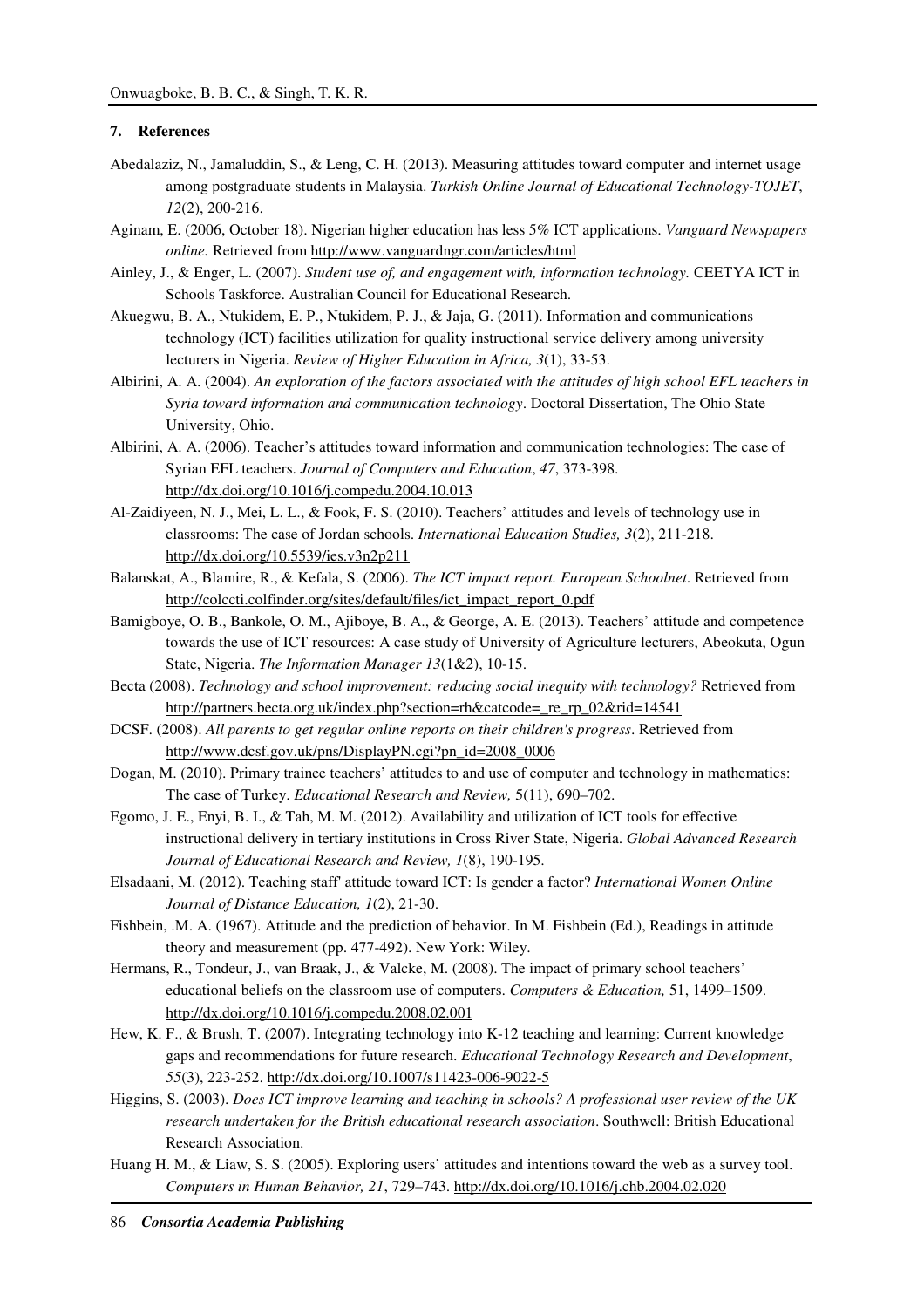- Intaganok, P., Waterworth, P. G., Andsavachulamanee, T., Grasaresom, G., & Homkome, U. (2008). Attitudes of staff to information and communication technologies in a provincial University in Thailand. *EJISDC: The Electronic Journal on Information Systems in Developing Countries*, *33*(3), 1-14.
- Keengwe, J., Onchwari, G., & Wachira, P. (2008). Computer technology integration and student learning: Barriers and promise. *Journal of Science Education and Technology*, *17*(6), 560-565. http://dx.doi.org/10.1007/s10956-008-9123-5
- McGregor, E., & Bazi, F. (2001*). Gender mainstreaming in science and technology.* United Kingdom: Commonwealth Press Office. http://dx.doi.org/10.14217/9781848597327-en
- Meijer, J., van Eck, E., & Felix, C. (2008). *Leren met meer effect: Rapportage van het onderzoek* [Learning with more effect: report of the research]. Amsterdam: SCO Kohnstamm Instituut.
- Modebelu, M. N., & Azu, J. O. (2014). Academic staff challenges to effective utilization of information and communication technology (ICT) in teaching/learning of agricultural education. *International Letters of Social and Humanistic Sciences, 13*, 88-96.
- Nigeria, F. R. (2008). *National policy on education*. Yaba, Lagos: Nigeria Education Research and Development Council (NERDC) Press.
- Nnabugwu, F. (2012, March 31). 3 scores above 300 as JAMB release results. *Vanguard Newspapers online*. Retrieved from http://www.vanguardngr.com/2012/03/only-3-score-over-300-as-jamb-releases-results/
- Ochoyi, U. I., & Ukwumonu, A. J. (2008). Integration of ICT in secondary school curriculum in Nigeria: Problems and prospects. In the *49th Annual STAN conference proceeding on curriculum development in Science, Technology and Mathematics (STM) Education* (pp. 207-211).Yenagoa: HEBN Publishers.
- Okon, A., & Jacob, E. (2002). Use of information technology by academic in selected universities in Nigeria. *Global Journal of Mathematics Science, 2*(1), 57-63.
- Oliver, R. (2006). Exploring a technology‐facilitated solution to cater for advanced students in large undergraduate classes. *Journal of Computer Assisted Learning*, *22*(1), 1-12. http://dx.doi.org/10.1111/j.1365-2729.2006.00155.x
- Onasanya, S. A., Shehu, R. A., Oduwaye, R. O., & Shehu, L. A. (2010). Higher instructions lecturers' attitudes towards integration of ICT into technology and research in Nigeria. *Research Journal of Information Technology, 2*, 1-10. http://dx.doi.org/10.3923/rjit.2010.1.10
- Onwuagboke, B. B. C., Singh, T. K. R., & Onwuagboke, J. N. (2014). Availability, gender and teaching experience: Determinants of ICT utilization in teaching in rural secondary schools in south eastern Nigeria. *The International Journal of Science and Technoledge*, *2*(5), 410- 416.
- Papaioannou, P., & Charalambous, K. (2011). Principals' attitudes toward ict and their perceptions about the factors that facilitate or inhibit ICT integration in primary schools of Cyprus. *Journal of Information Technology Education*, *10*, 333-347.
- Pelgrum, W. J. (2001). Obstacles to the integration of ICT in education: results from a worldwide educational assessment. *Computers & education*, *37*(2), 163-178. http://dx.doi.org/10.1016/S0360-1315(01)00045-8
- Şahin-Kizil, A. (2011). EFL teachers' attitudes towards information and communication technologies (ICT). In *Proceedings of the 5th International Computer & Instructional Technologies Symposium*, Firat University, Laziğ Turkey.
- Sang, G. Y., Valcke M., van Braak, J., & Tondeur, J. (2010). Student teachers' thinking processes and ICT integration: Predictors of prospective teaching behaviors with educational technology. *Computers & Education, 54*, 103–112. http://dx.doi.org/10.1016/j.compedu.2009.07.010
- The Partnership for Higher Education in Africa. (2007). *Securing the linchpin: ICT for teaching, learning and research.* Retrieved from http://www.foundation-partnership.org/linchpin/index.php
- Uka, S. (2014, October 27). NCC donates computers to schools, others. *Punch Newspapers online.* Retrieved from http://www.punchng.com/business/technology/ncc-donates-computers-to-schools-others/
- Umeh, A. E., & Okonkwo, C. O. (2014). An assessment of the use of technological materials by students to study Social Studies in Niger State College of education Minna. *Developing Country Studies, 4*(10), 1-6.
- van Braak, J., Tondeur, J., & Valcke, M. (2004). Explaining different types of computer use among primary